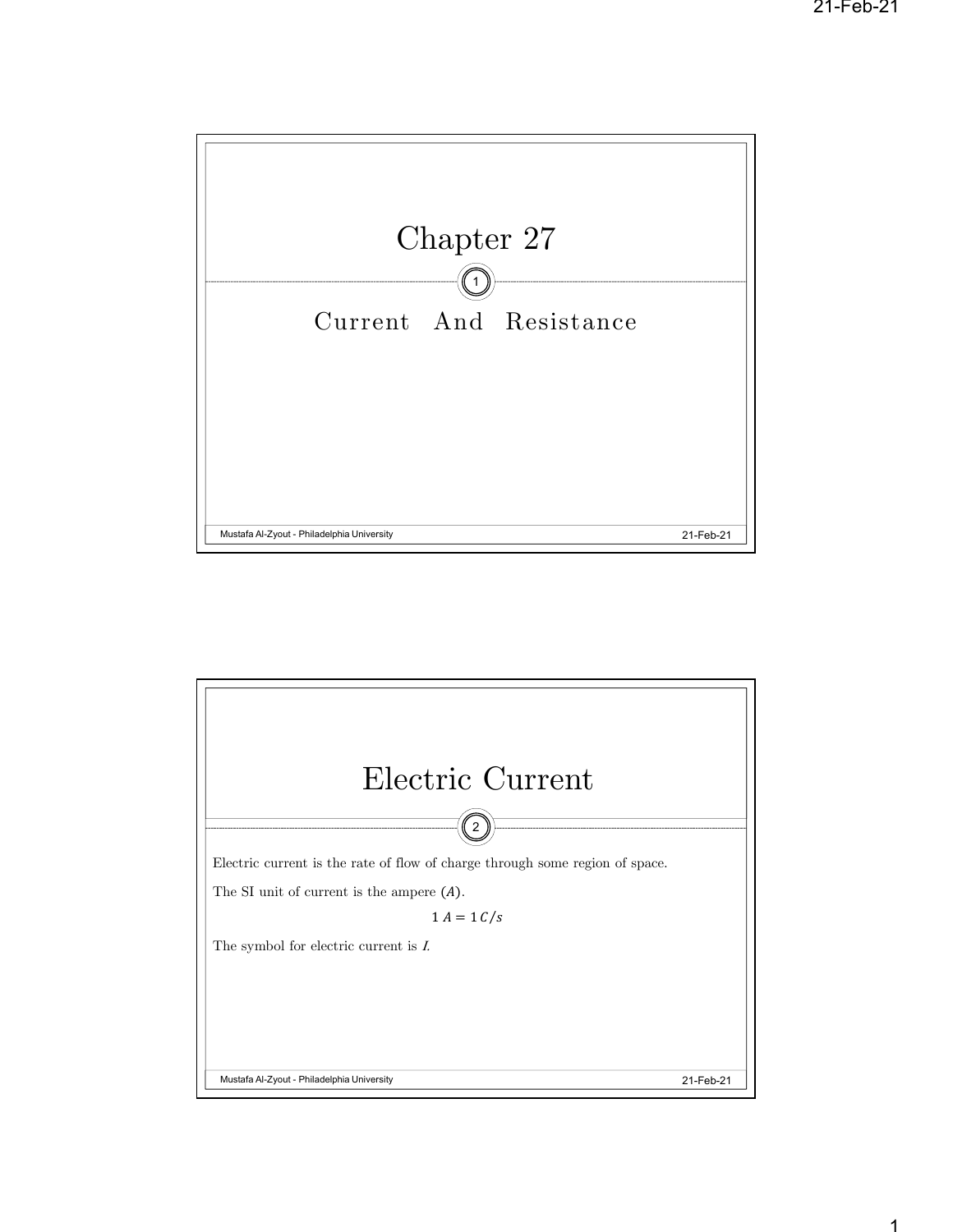

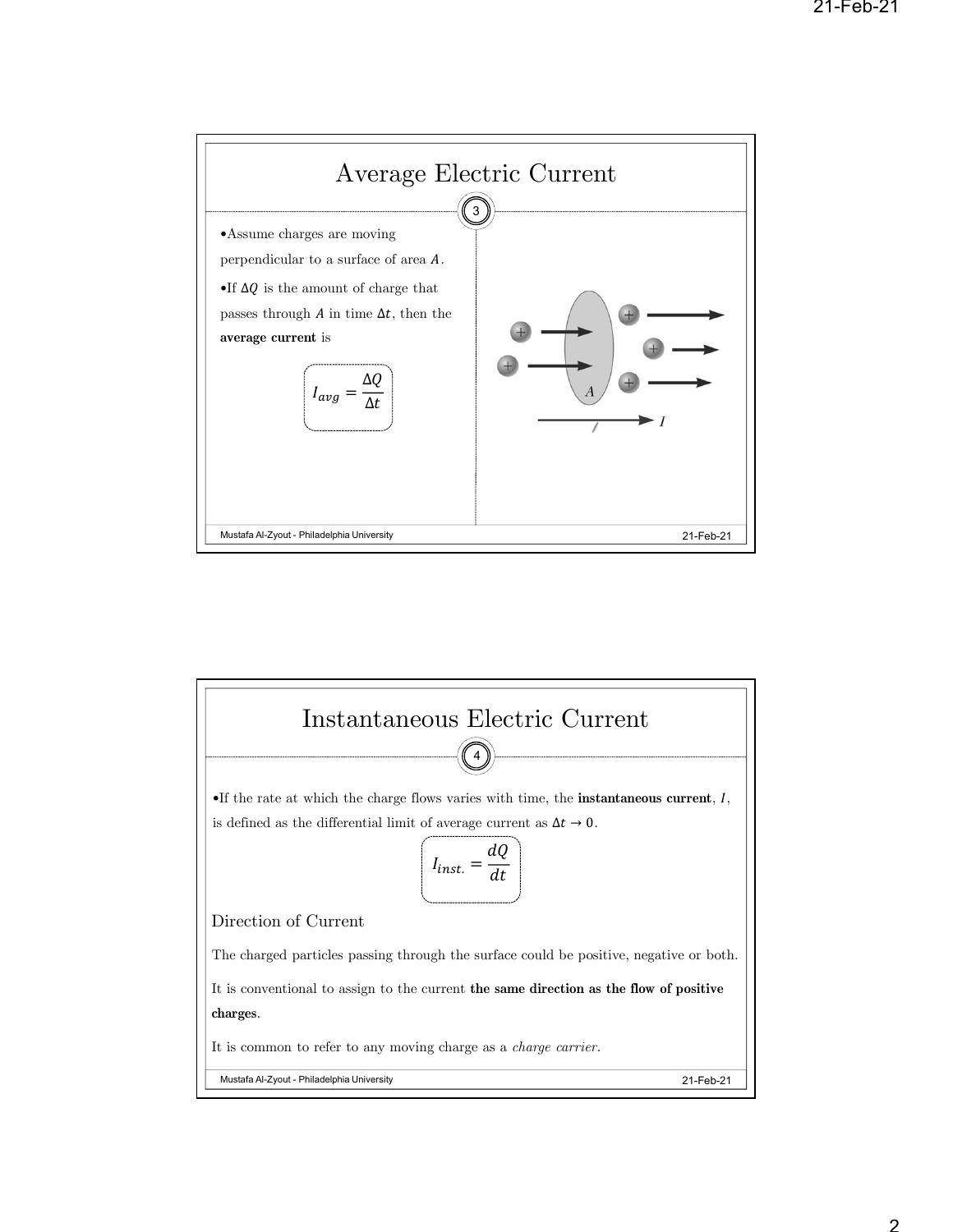

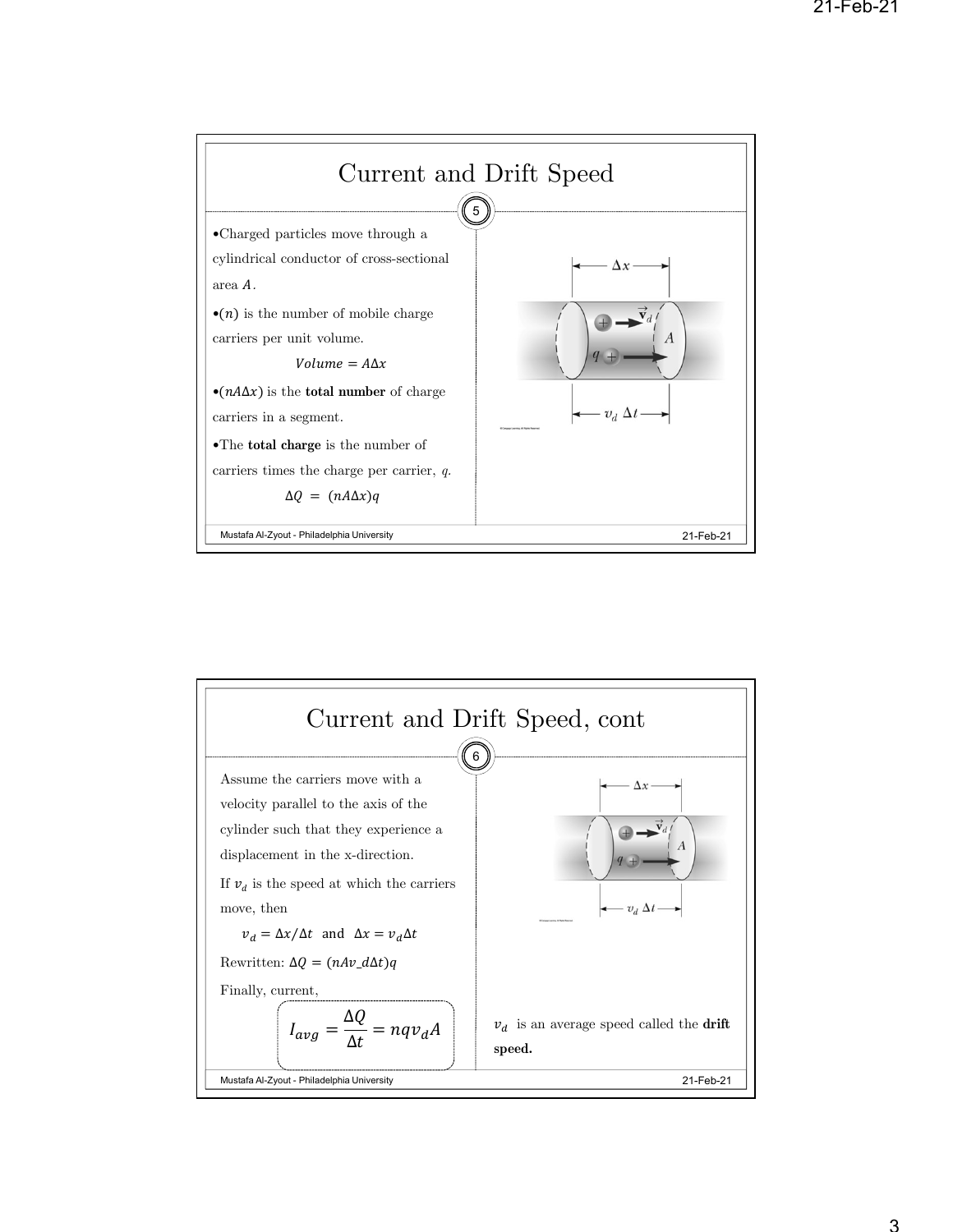

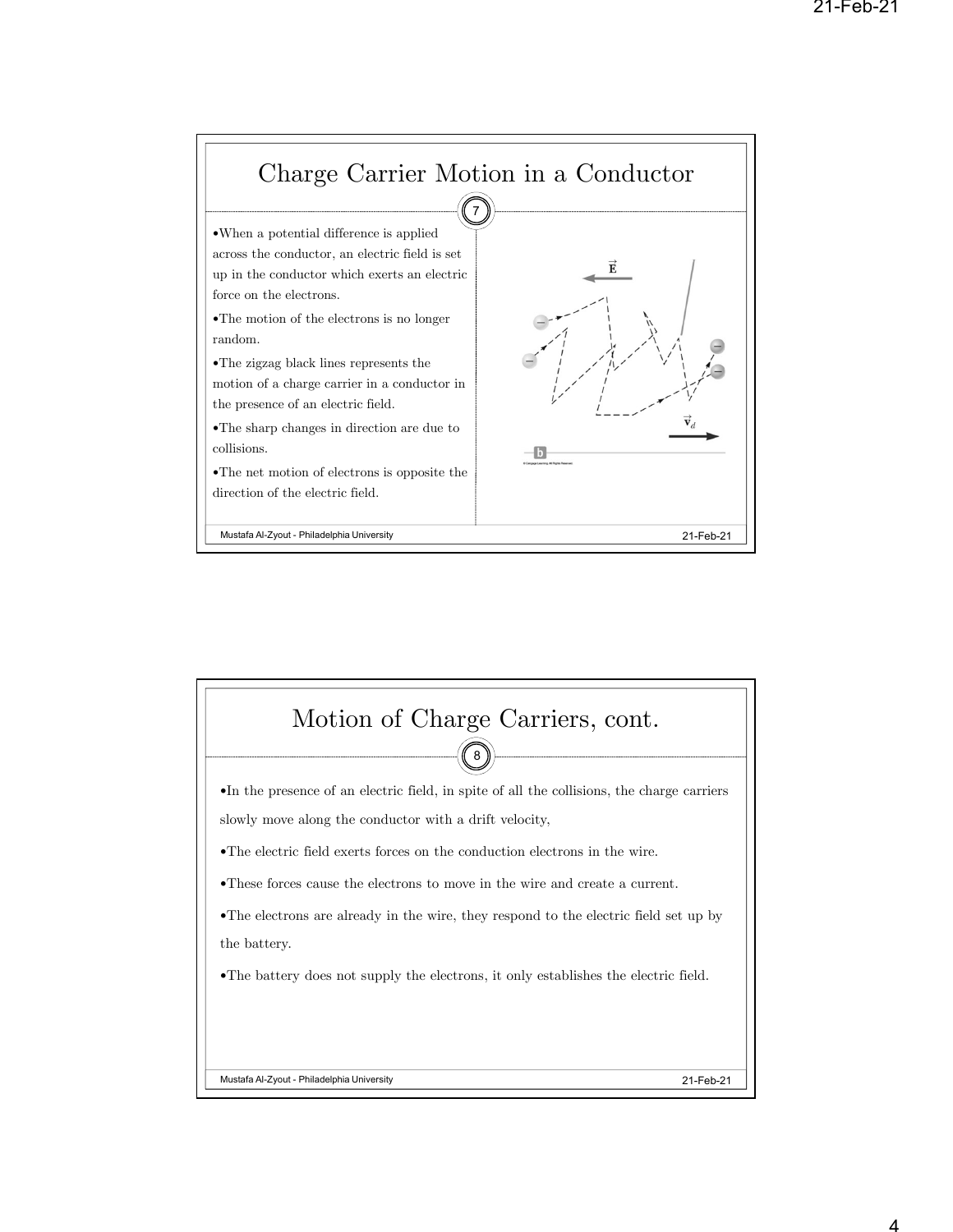

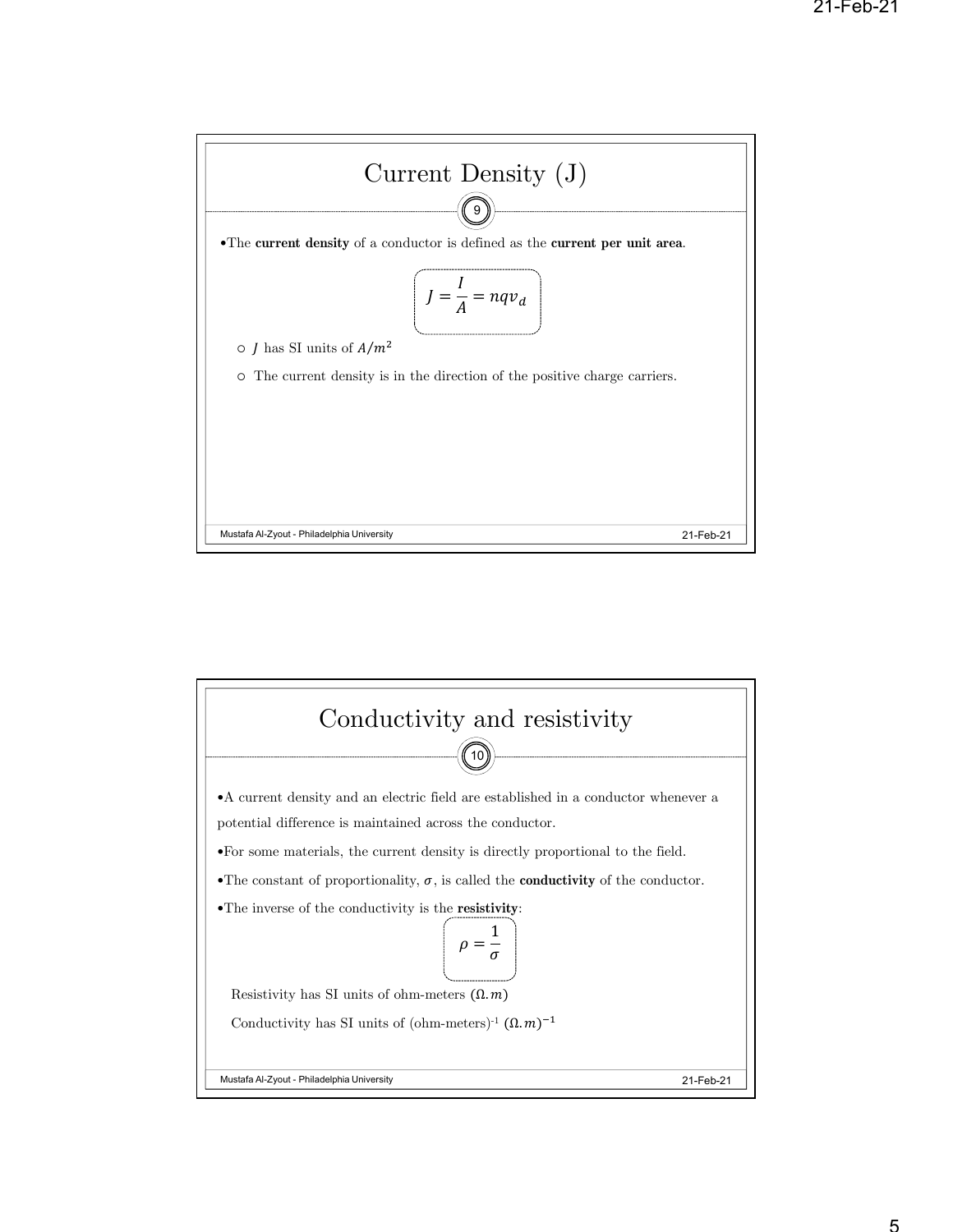

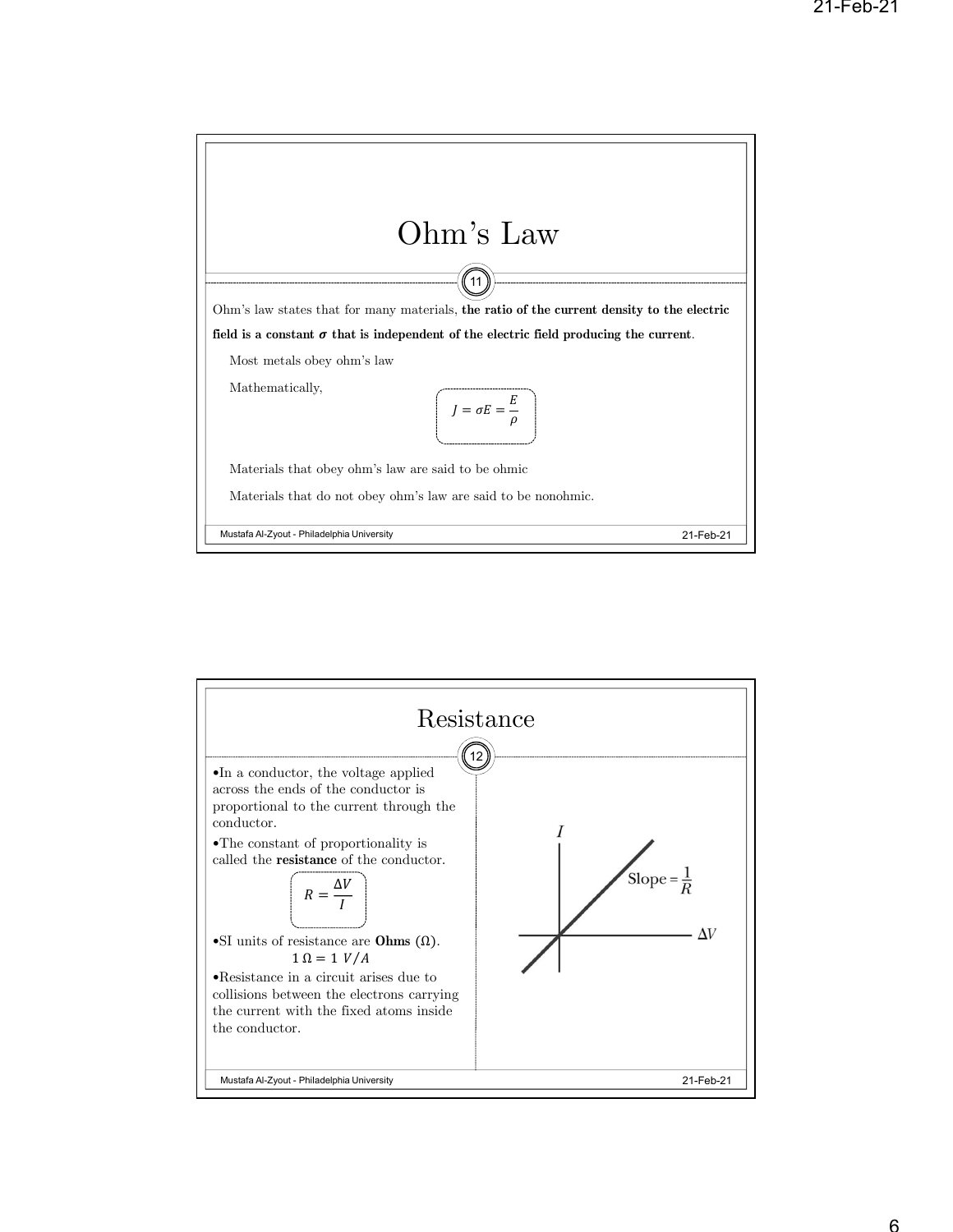

|               | Table 27.2 Resistivities and Temperature Coefficients<br>of Resistivity for Various Materials                                                                      |                                                                                                             |                                                                               |
|---------------|--------------------------------------------------------------------------------------------------------------------------------------------------------------------|-------------------------------------------------------------------------------------------------------------|-------------------------------------------------------------------------------|
|               | Material                                                                                                                                                           | Resistivity <sup>a</sup> ( $\Omega$ · m)                                                                    | <b>Temperature</b><br>Coefficient <sup>b</sup> $\alpha$ [(°C) <sup>-1</sup> ] |
| Resistivity   | Silver                                                                                                                                                             | $1.59 \times 10^{-8}$                                                                                       | $3.8 \times 10^{-3}$                                                          |
| <b>Values</b> | Copper                                                                                                                                                             | $1.7 \times 10^{-8}$                                                                                        | $3.9 \times 10^{-3}$                                                          |
|               | Gold                                                                                                                                                               | $2.44 \times 10^{-8}$                                                                                       | $3.4 \times 10^{-3}$                                                          |
|               | Aluminum                                                                                                                                                           | $2.82 \times 10^{-8}$                                                                                       | $3.9 \times 10^{-3}$                                                          |
|               | Tungsten                                                                                                                                                           | $5.6 \times 10^{-8}$                                                                                        | $4.5 \times 10^{-3}$                                                          |
|               | Iron                                                                                                                                                               | $10 \times 10^{-8}$                                                                                         | $5.0 \times 10^{-3}$                                                          |
|               | Platinum                                                                                                                                                           | $11 \times 10^{-8}$                                                                                         | $3.92 \times 10^{-3}$                                                         |
|               | Lead                                                                                                                                                               | $22 \times 10^{-8}$                                                                                         | $3.9 \times 10^{-3}$                                                          |
|               | Nichrome <sup>c</sup>                                                                                                                                              | $1.00 \times 10^{-6}$                                                                                       | $0.4 \times 10^{-3}$                                                          |
|               | Carbon                                                                                                                                                             | $3.5 \times 10^{-5}$                                                                                        | $-0.5 \times 10^{-3}$                                                         |
|               | Germanium                                                                                                                                                          | 0.46                                                                                                        | $-48 \times 10^{-3}$                                                          |
|               | Silicon <sup>d</sup>                                                                                                                                               | $2.3 \times 10^3$                                                                                           | $-75 \times 10^{-3}$                                                          |
|               | Glass                                                                                                                                                              | $10^{10}$ to $10^{14}$                                                                                      |                                                                               |
|               | Hard rubber                                                                                                                                                        | $\sim$ 10 <sup>13</sup>                                                                                     |                                                                               |
|               | Sulfur                                                                                                                                                             | $10^{15}$                                                                                                   |                                                                               |
|               | Quartz (fused)                                                                                                                                                     | $75 \times 10^{16}$                                                                                         |                                                                               |
|               | <sup>a</sup> All values at 20°C. All elements in this table are assumed to be free of impurities.<br><sup>b</sup> See Section 27.4.                                |                                                                                                             |                                                                               |
|               | A nickel-chromium alloy commonly used in heating elements. The resistivity of Nichrome                                                                             |                                                                                                             |                                                                               |
|               |                                                                                                                                                                    | varies with composition and ranges between $1.00 \times 10^{-6}$ and $1.50 \times 10^{-6} \Omega \cdot m$ . |                                                                               |
|               | <sup>d</sup> The resistivity of silicon is very sensitive to purity. The value can be changed by several<br>orders of magnitude when it is doped with other atoms. |                                                                                                             |                                                                               |
|               |                                                                                                                                                                    |                                                                                                             |                                                                               |
|               | Cengage Learning. All Rights Reserved.                                                                                                                             |                                                                                                             |                                                                               |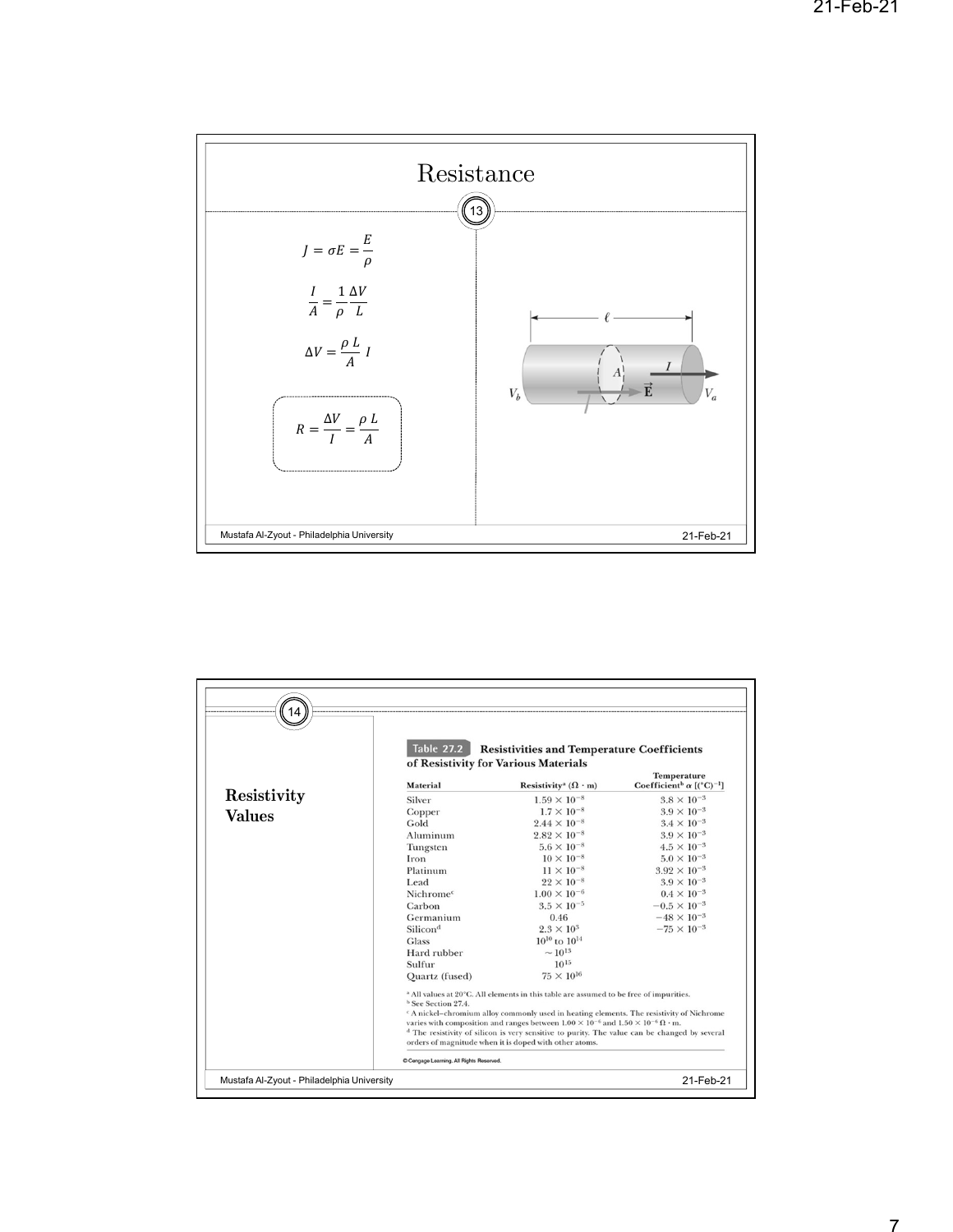

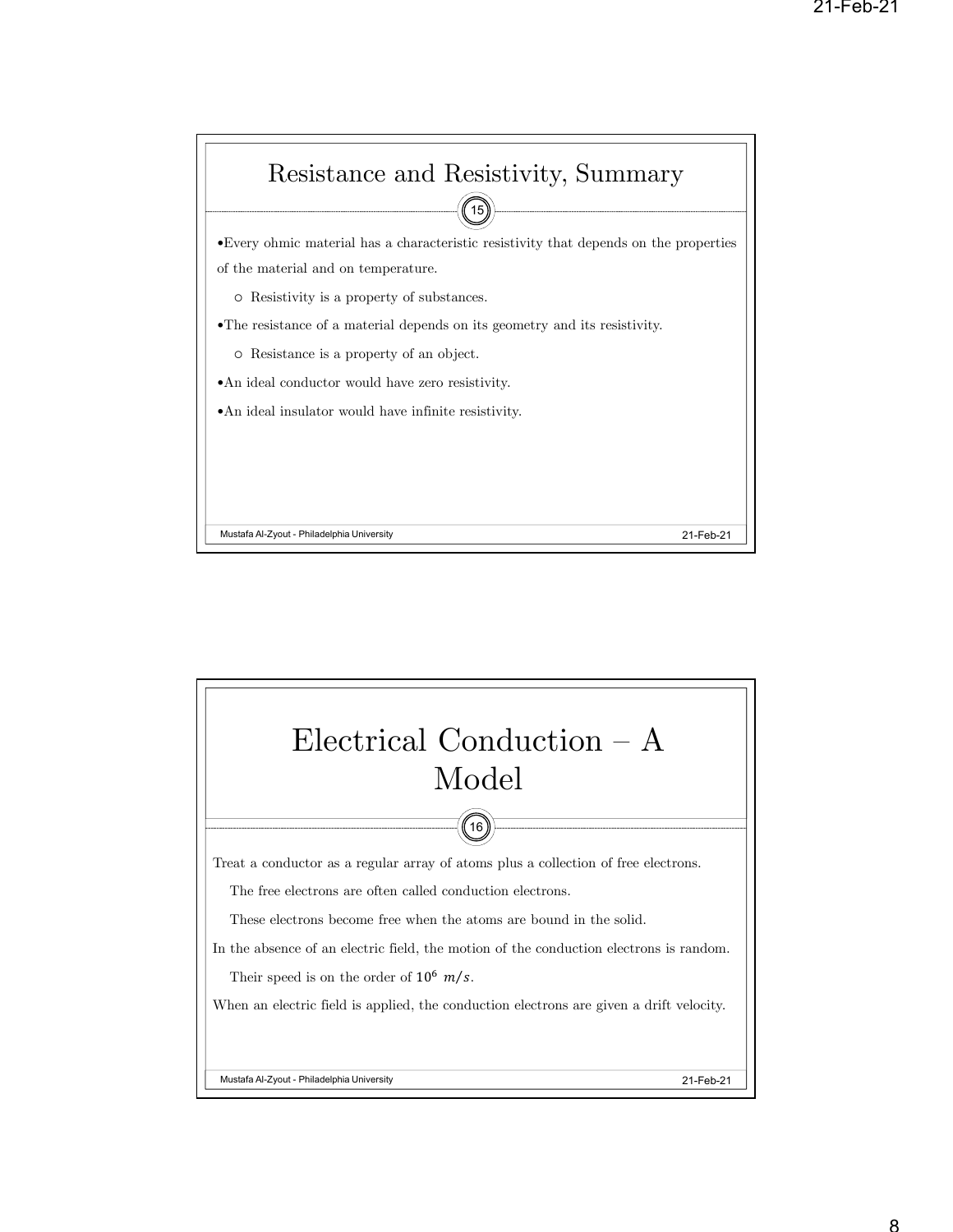

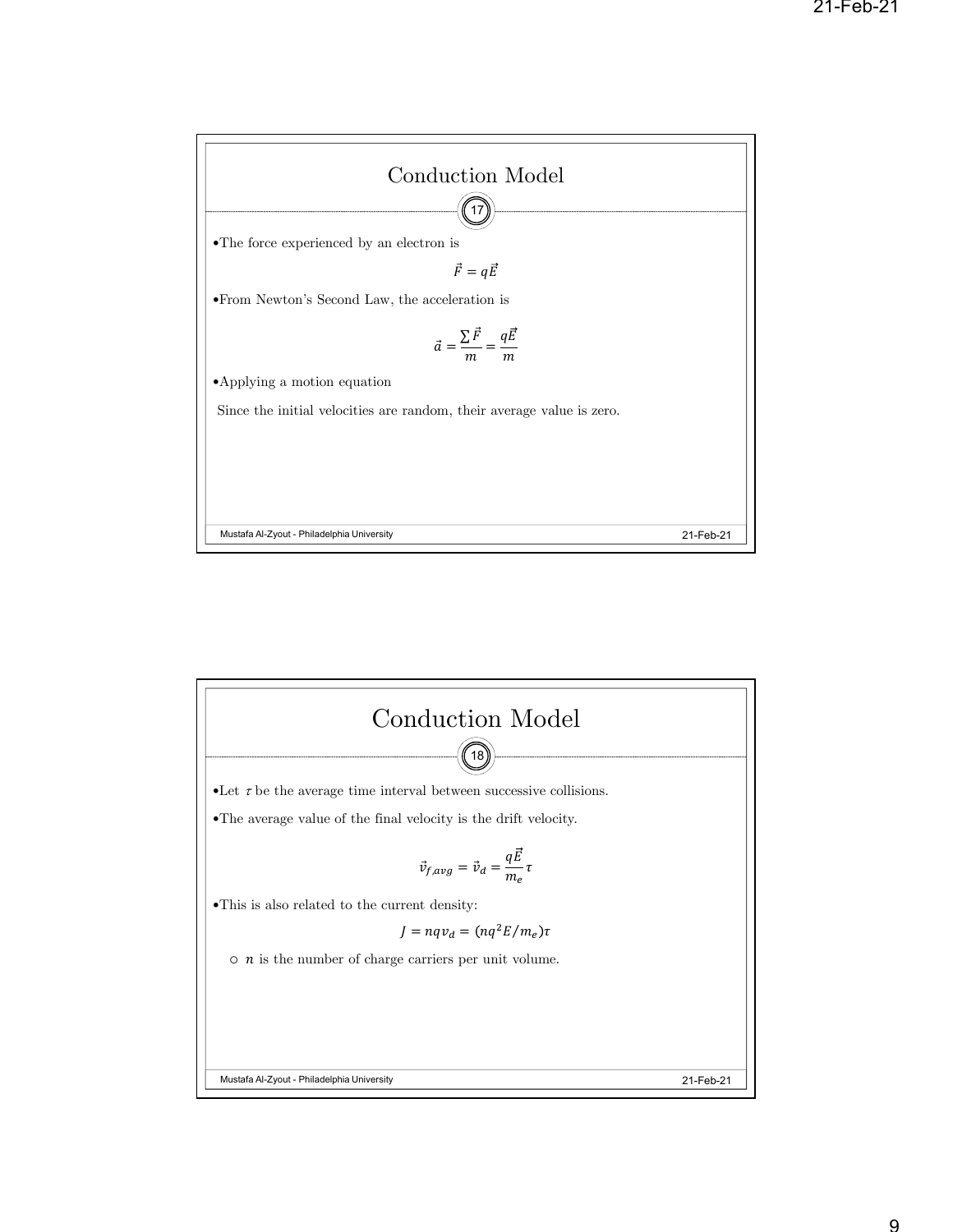

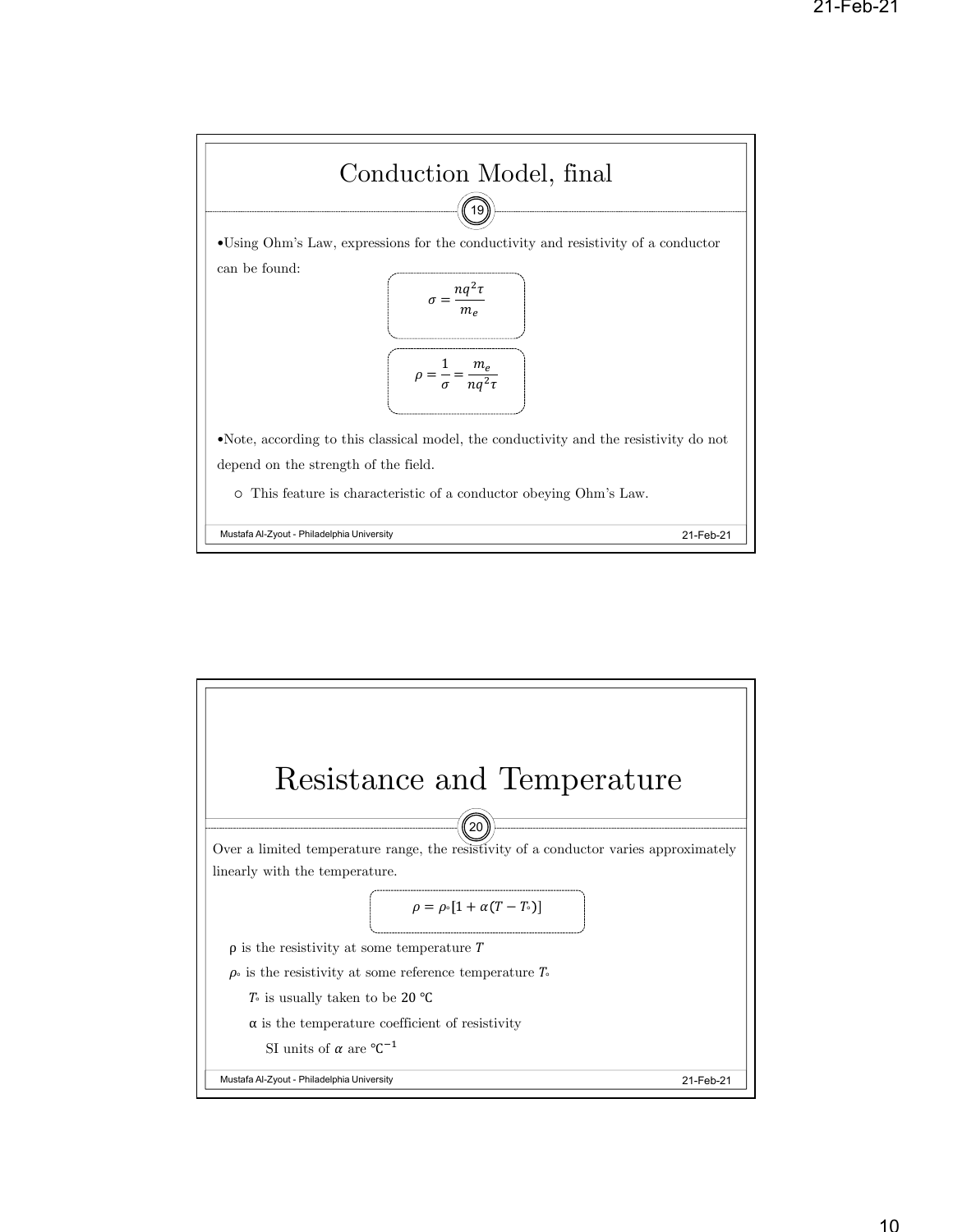